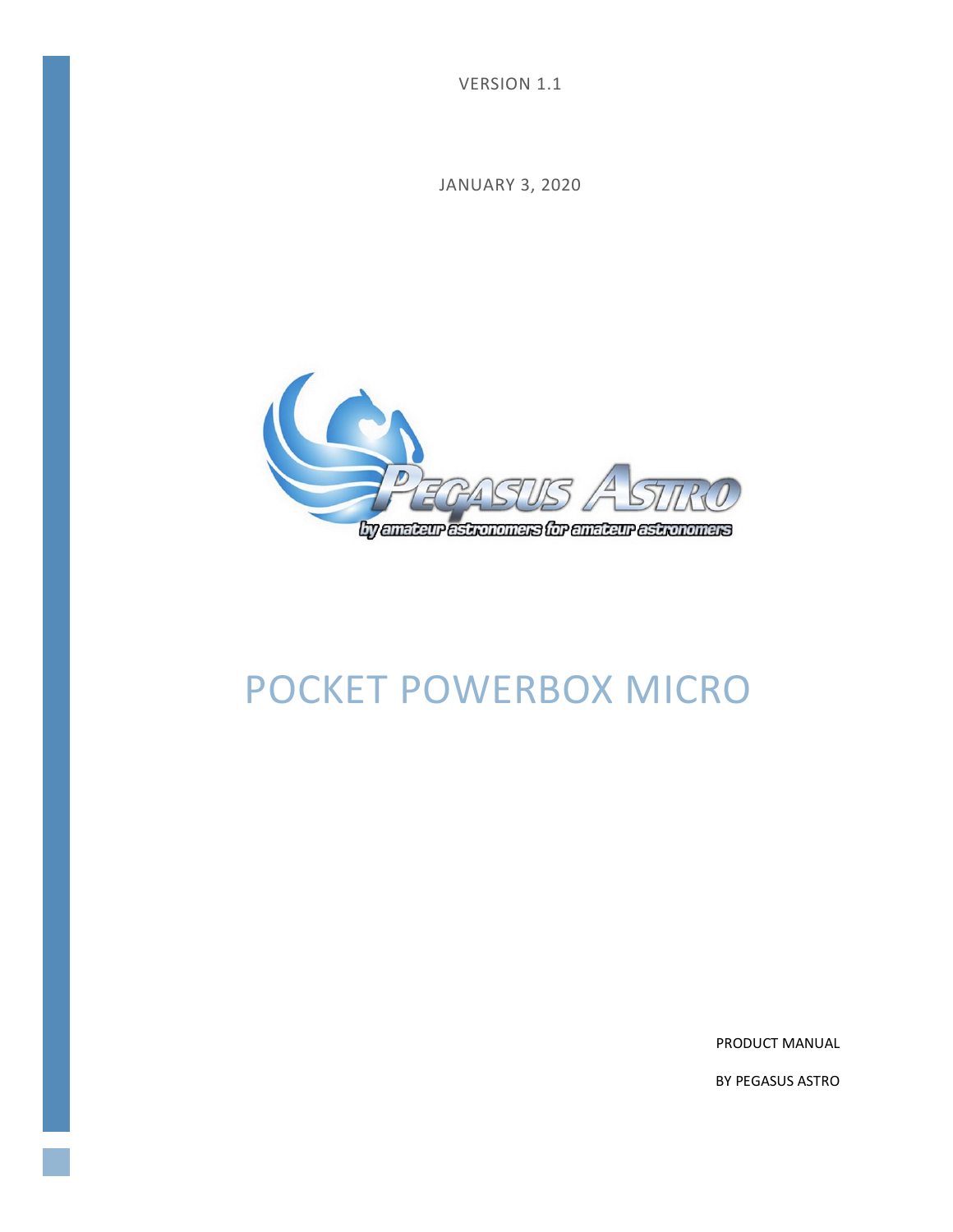#### **INTRO**

Thank you for purchasing our products. **Pocket Powerbox Micro** (in short PPBMicro) is suitable for the "grab and go" astronomer / photographer. Device can provide up to 10 Amps of electric current, has four 12V outputs, two dew heater channels, a variable voltage output and an external environmental sensor to constantly monitor relative humidity and ambient temperature. Controller can adjust the dew heaters consulting the sensor temperature / humidity values and calculating the dew point of the environment.

## **CONTROLLER CARE**

- Controller is protected from moisture but it is not waterproof and it should be kept clean and dry.
- Excessive moisture for long periods of time can damage electronics and connectors.
- Do not allow solvents or chemicals to come into contact with the device.
- Store controller indoor in a dry room when not in use for long time.
- Do not touch the internal components as they may get hot when in use.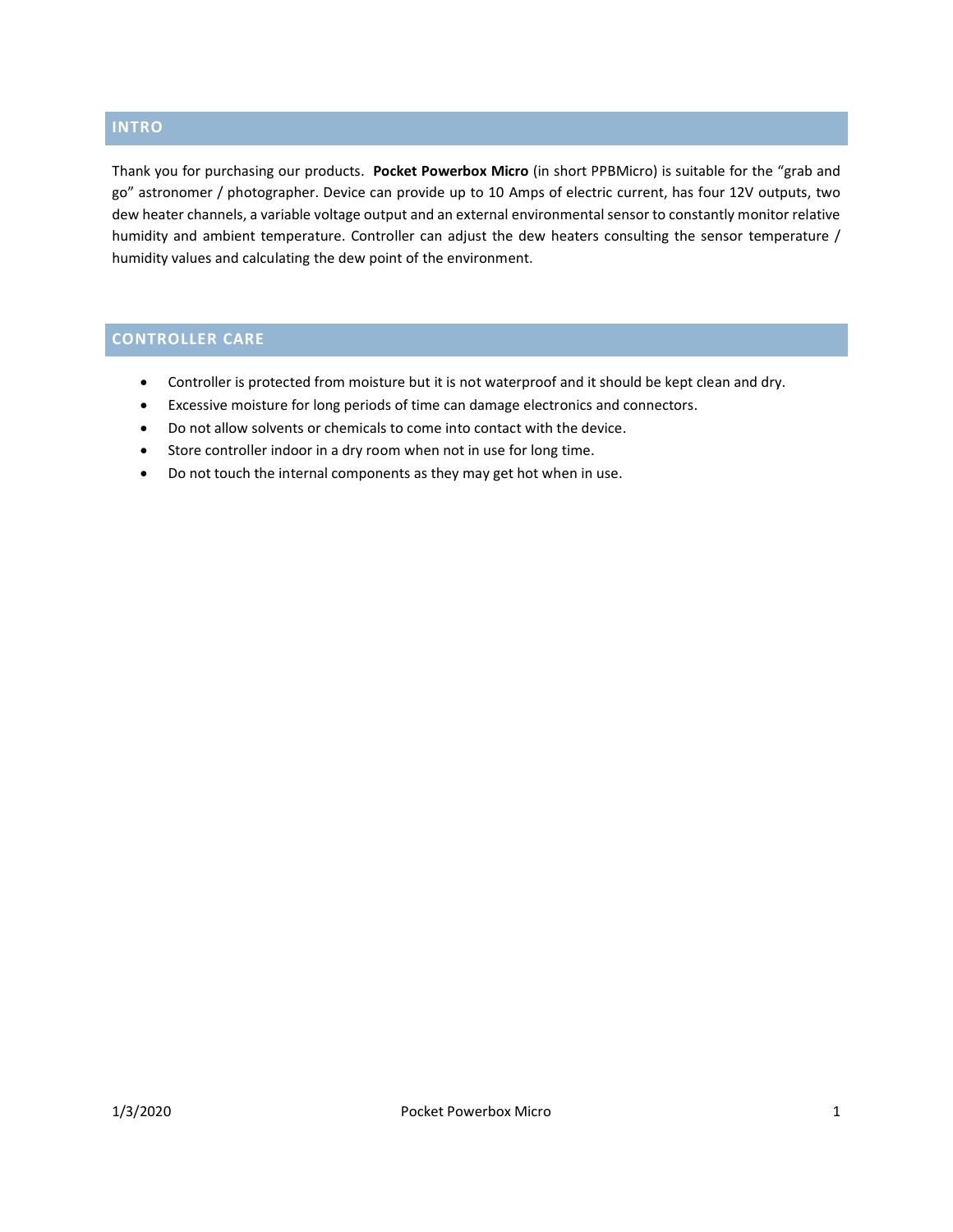## **DESIGN OVERVIEW**

The images below show all views of the Pocket Powerbox Micro.

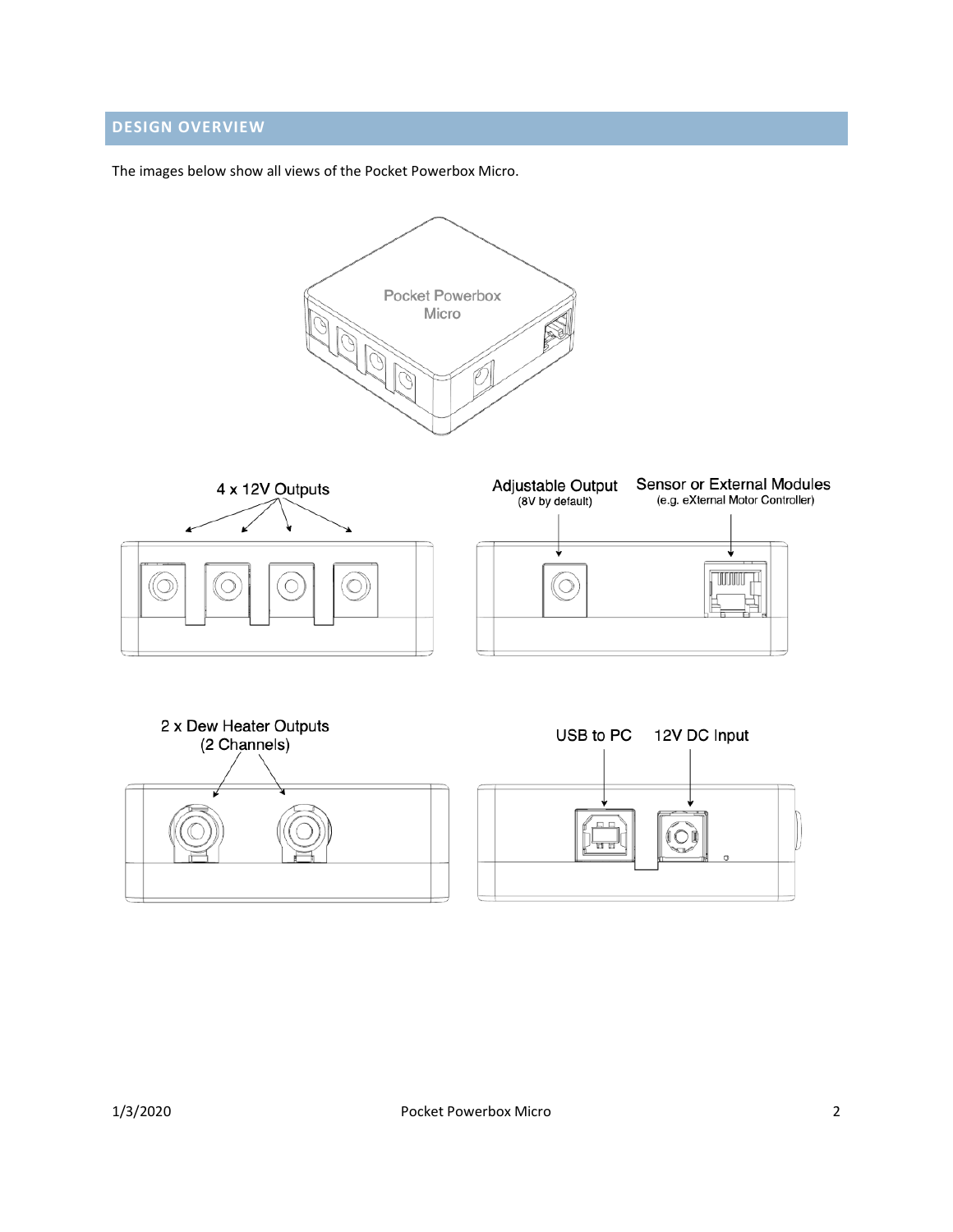

#### **OPERATING INSTRUCTIONS**

- 1. Plug the external environmental sensor into EXT port (RJ12 port).
- 2. Plug the USB2 cable to the controller's USB port and to your computer.
- 3. Plug the power supply (battery or power pack) into the "12V DC IN" socket. We strongly advise to use our certified power supply that provides DC 12V / 10 Amps.
- 4. Device will boot after three seconds and the LED will turn solid red. This means that firmware was loaded successfully and the controller is now fully operational.
- 5. Default factory settings are set to **standalone mode** which means:
	- a. DC pass through voltage to all four outputs (All outputs are ON and deliver power)
	- b. Dew Heater outputs are configured to **Auto-dew**
	- c. Adjustable Output is enabled and configured to **8 Volts**.
- 6. Download USB drivers (Windows 10 should already have installed the latest USB drivers), standalone software or ASCOM drivers fro[m pegasusastro.com/support](http://pegasusastro.com/support) in order to connect to the device.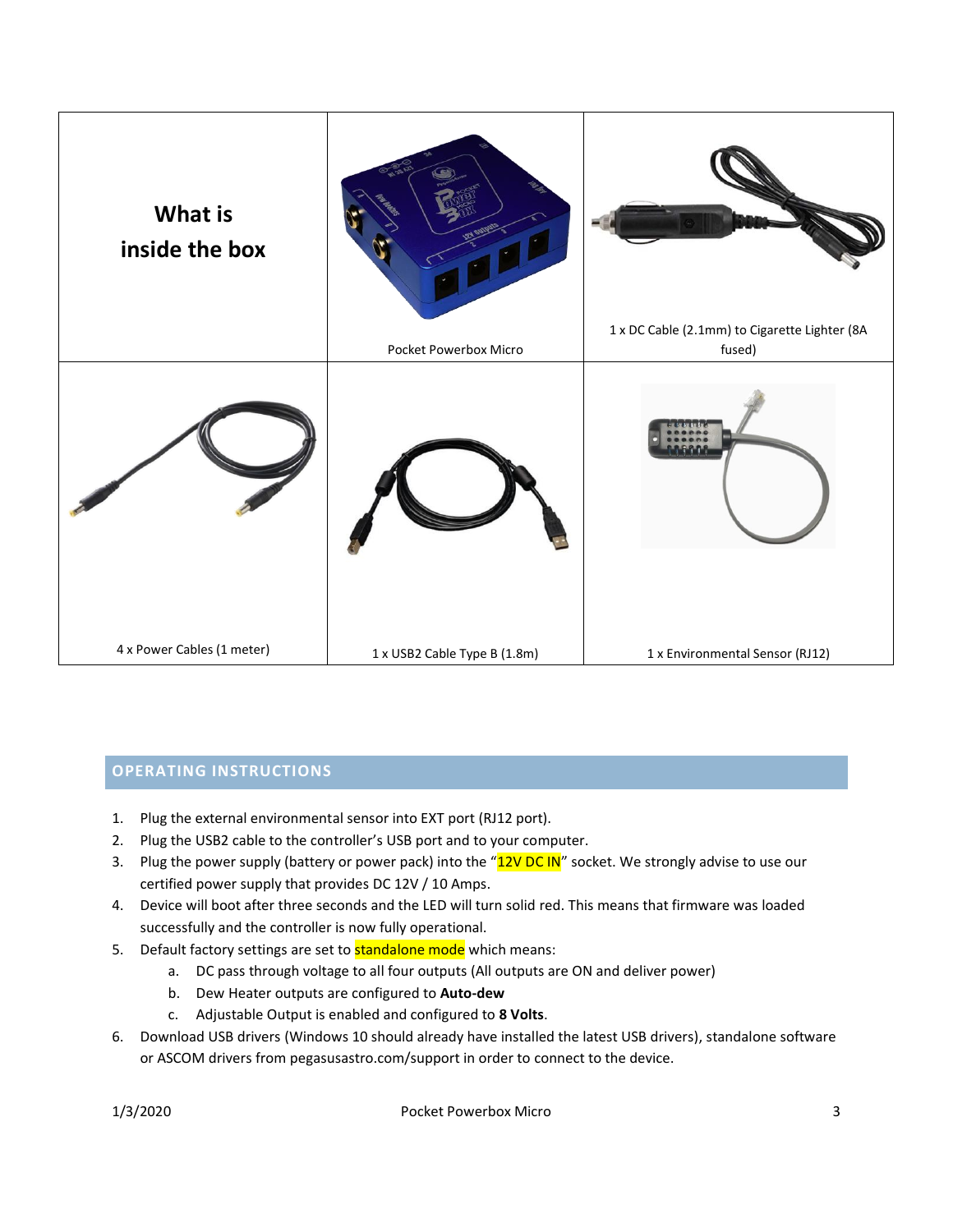#### **POWER INPUT**

Controller accepts a voltage range from DC 11.0V – 14.5V \*

\* Above 14.5V the Pocket Powerbox Micro will shut down all outputs to save your precious equipment from over-voltage.

- **We strongly recommend you use our certified "Pegasus Astro 12V/10A power supply"**
- A 13.8V lead (or calcium/lead) battery is also recommended.
- Please use a power supply that can provide at least 6 Amps of current. For your observatory needs you might need up to 8 Amps of current.

Under no circumstance exceed DC 16.0V input as you might cause a severe damage to the electronic board

Controller has been designed with reverse polarity protection. If you accidentally reverse the power source polarity, the unit will instantly cut the power. The controller is fitted with a 2.1mm DC power connection (centre positive pin) which powers on the unit.

Insert the 2.1mm plug on the DC power cable. Controller will initialize and the status LED will turn solid red after 3 seconds. *(The 3 seconds wait time duration is on purpose for a new firmware upload process).*

#### **DATA CONNECTIVITY**

A USB2 Type B port at the side of the unit accepts the USB cable for PC connection. A 1.8m USB2 type B cable is provided in the package.

#### **12V POWER OUTPUTS**

Pocket Powerbox Micro device has:

Four (4) 12V DC unregulated outputs. All outputs are driven by a single Smart Mosfet, capable to deliver up to 10 Amps of current (in total). This mosfet incorporates a broad range of smart features like diagnose and protection. The 12V Channel can be switched ON/OFF via software.

Each 12V power output has the following specification:

| Voltage type             | <b>Output Port</b>                    |
|--------------------------|---------------------------------------|
| 12V-13.8V DC unregulated | 2.1mm DC Power Jack / Center Positive |

#### **DEW HEATER OUTPUTS**

Device has two (2) channel dew heater outputs. Like power outputs, each dew heater output includes a Smart Mosfet type, capable to deliver up to 5 Amps of power per channel.

1/3/2020 Pocket Powerbox Micro 4 **Auto-Dew**: A smart function exists in the controller's firmware: The controller consults the environmental readings of the dew point and automatically adjust power of the Dew Heaters. This functionality can be switched on / off from the software and **the setting is stored in controller's memory.**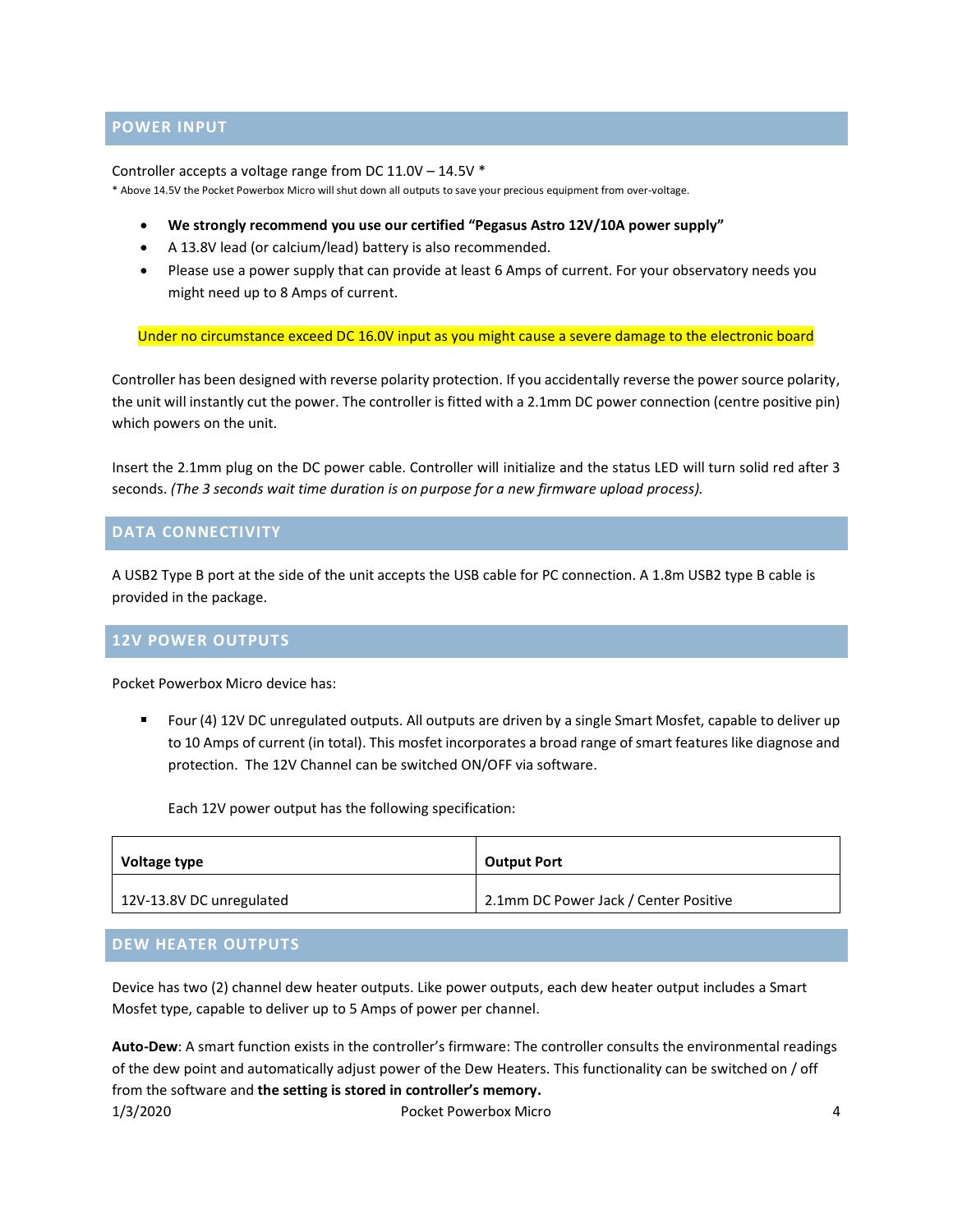**Note 1:** Auto Dew functionality is turned on by default

**Note 2:** Dew heater outputs are also suitable to light a flat panel or spin your telescope's fans.

| Voltage type                    | <b>Output Port</b>            |  |
|---------------------------------|-------------------------------|--|
| 12-13.8V DC, PWM - Duty Cycle % | RCA Female Jack / 5 Amps Each |  |

#### **BUILT IN POWER SENSORS**

- o A DC voltmeter exists after controller's DC input. (Measures 5 15 Volts).
- o A current meter exists after controller's DC input. (Measures 0 20 Amps).
- o Main output channel (4 x 12V) incorporates a current/amp meter. A Smart Mosfet is capable to diagnose the power consumption of these 4 ports and provide protection against overload, over temperature and short circuit.
- o Each Dew Channel incorporates a current meter and provide protection against overload, over temperature and short circuit.
- o The variable output does not have a dedicated current meter. Although its current consumption is measured with the global / input current meter.

#### **ADJUSTSTABLE OUTPUT**

A 2.1mm output provides 3-12V and 3A of current (max).

- This **regulated** output is configured to 8Volts by default.
- The adjustable output can be switched ON and OFF via supplied software
- You can adjust the voltage of this output via the supplied software to 3, 5, 8, 9, 12 Volt levels.
- Setting is stored in controller's memory and is automatically retrieved during boot.

You can use a wide range of our Battery Couplers (Nikon / Canon / Fuji / Sony) to provide constant power to your DSLR / Mirrorless camera. If you use this output for battery couplers you **must set it to 8 Volts.**

| Voltage type       | Port                                  |  |
|--------------------|---------------------------------------|--|
| 3-12V DC regulated | 2.1mm DC Power Jack / Center Positive |  |

IMPORTANT NOTE: Adjustable Output cannot accept the DC Input cable. Device will power on but this action might cause a severe damage to device if accidentally operated under this configuration and the current draw is more than 3Amps.

#### >> **Please make sure that you will not accidentally plug DC input to the ADJ Output <<**

#### **ENVIRONMENTAL SENSOR**

The stock probe is an external temperature / humidity sensor which is attached to the controller. It comes with length of 50cm cable. Probe measures: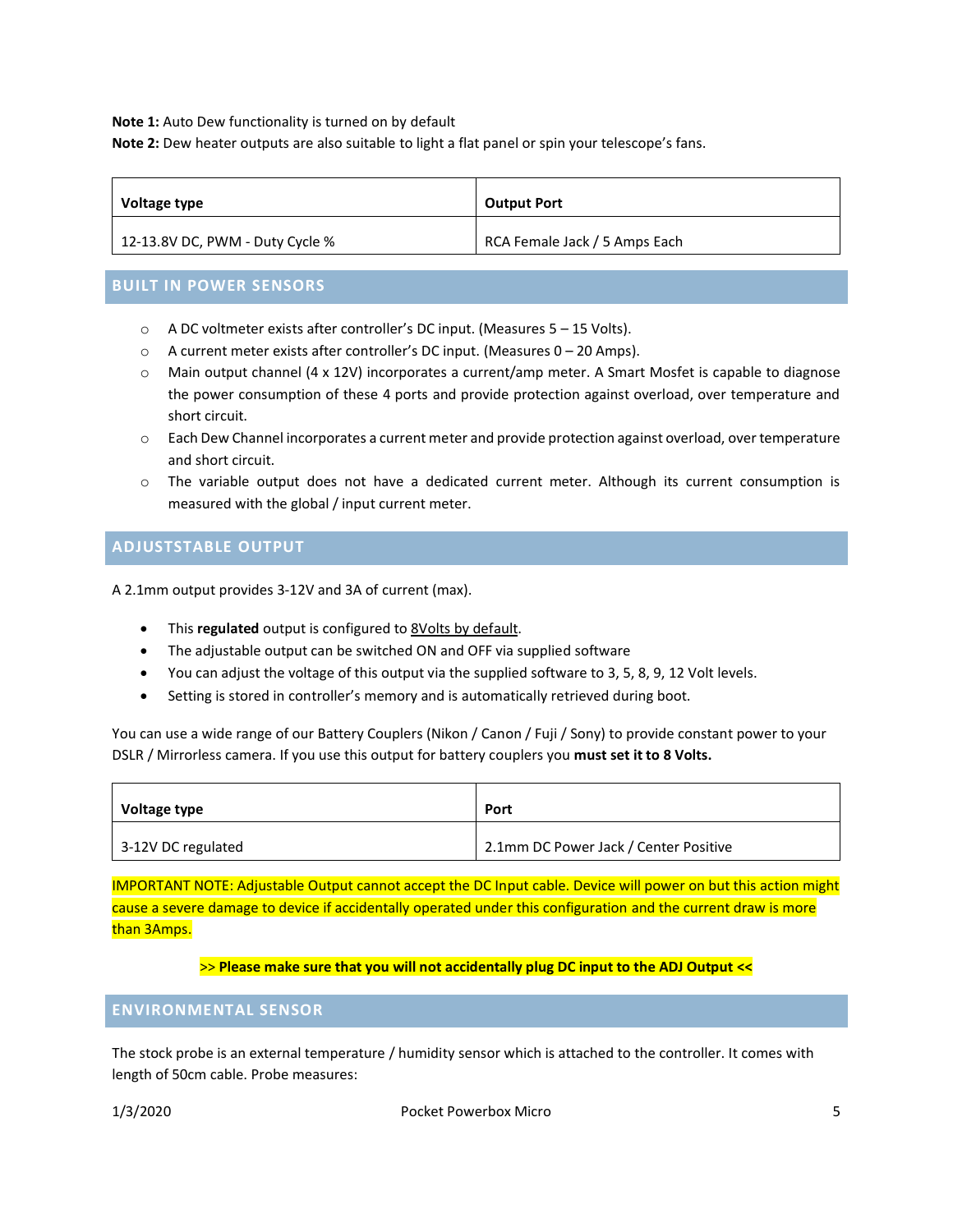- 0 to 100% humidity readings with 2-5% accuracy
- -40 to 80°C temperature readings ±0.5°C accuracy

The unit automatically detects the presence of the probe and polls for temperature readings every 15 seconds.

A RJ12 socket connects the temperature/humidity sensor with the Pocket Powerbox Micro controller.



#### **RESET WATCHDOG**

A watchdog resets the device if for any reason there is no response from the controller after two (2) seconds. A neat feature in the unlikely event of a microcontroller freeze – when have a remote observatory and you need to be sure that everything works as expected.

#### **AUTO-DEW**

Controller can auto adjust the heater power levels by consulting the Dew Point readings of the environmental sensor. Auto-Dew must be set to ON (ON by factory setting) from the supplied software.

As the dew point comes close to environmental temperature, both dew heater channels power are increased. The algorithm consults the dew point and the current draw of the heaters and tunes the power levels every 10 seconds. The aggressiveness of the algorithm from can be tuned from the supplied software.

#### **STATUS LED**

A red colored LED is fitted on the right front side of the unit. The light pattern displayed by the led indicated the status of the device. The led can be turned on / off from the software at your demand.

| Permanently Light                     | Device is up and running                                                              |
|---------------------------------------|---------------------------------------------------------------------------------------|
| Flashing Light (4 times every 4 sec)  | Device entered to firmware upload                                                     |
| Flashing Light (once per 0.5 seconds) | A power issue (overvoltage) exists and<br>controller had already shut down the ports. |
|                                       | Check diagnose message in software                                                    |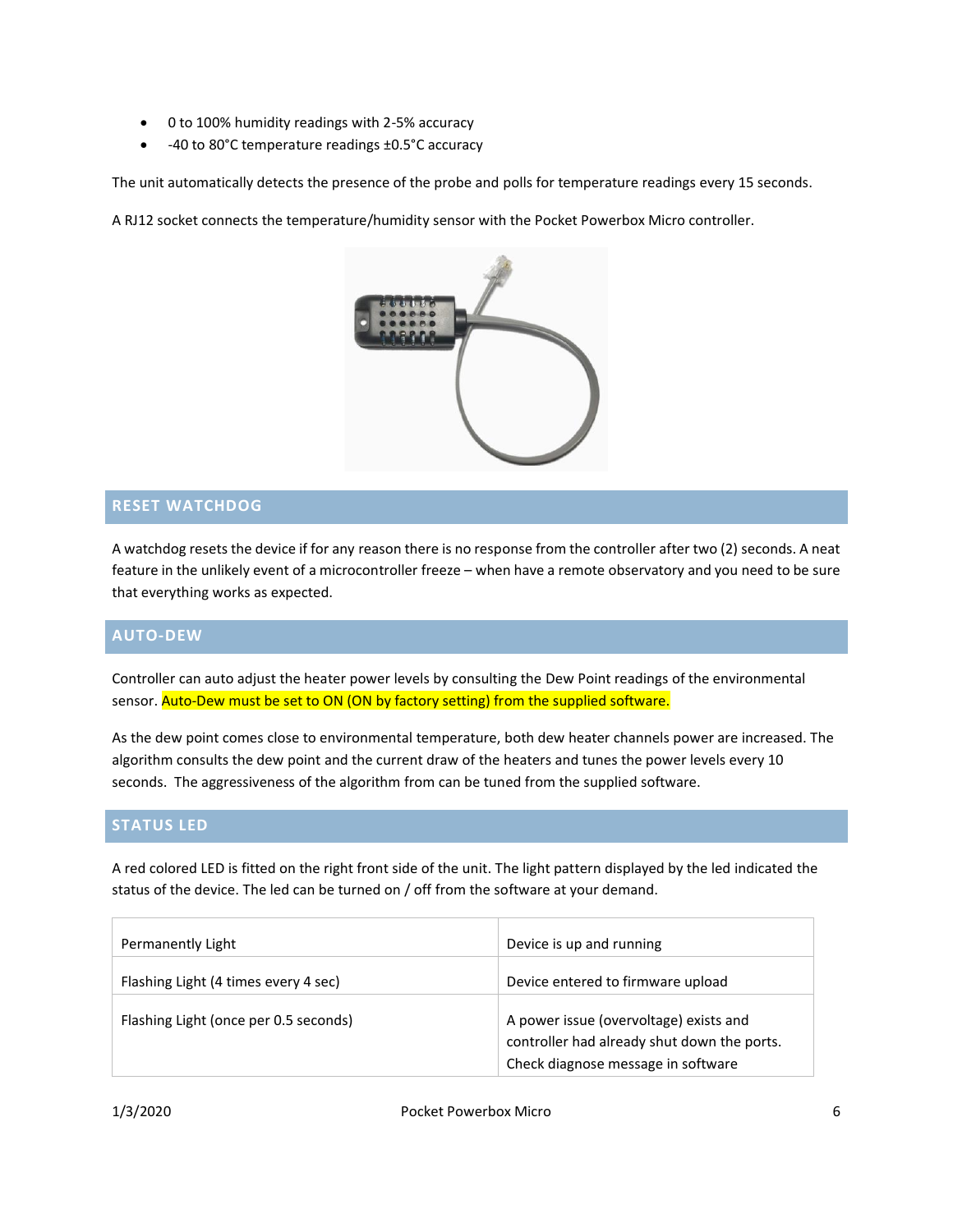| Permanently Off | Controller not operational or LED switched off |
|-----------------|------------------------------------------------|
|                 | from software                                  |

#### **MOUNTING**

Device has two threaded holes (M3) at the bottom to allow mounting on a dovetail.



#### **RECOMMENDATION**

- It is advised to select and use good quality and short length USB cables.
- Do the same for power cables. Long and thin power cables will have an effect of voltage drops. This can cause issues to your camera (CCD or CMOS) image quality or mount tracking.
- Make sure you use a good quality DC input socket with a thick power cable (1.5mm each pole). Verify there are no gaps that can cause power disconnect
- Do not loop USB or power cables. This might cause issues in communication.
- Pay extra attention of you are using a "step up voltage converter" in the DC input. You need at least 6 Amps to power all of your devices. (We don't recommend step up converters – buy a good battery or a check our certified 12V/10A power supply).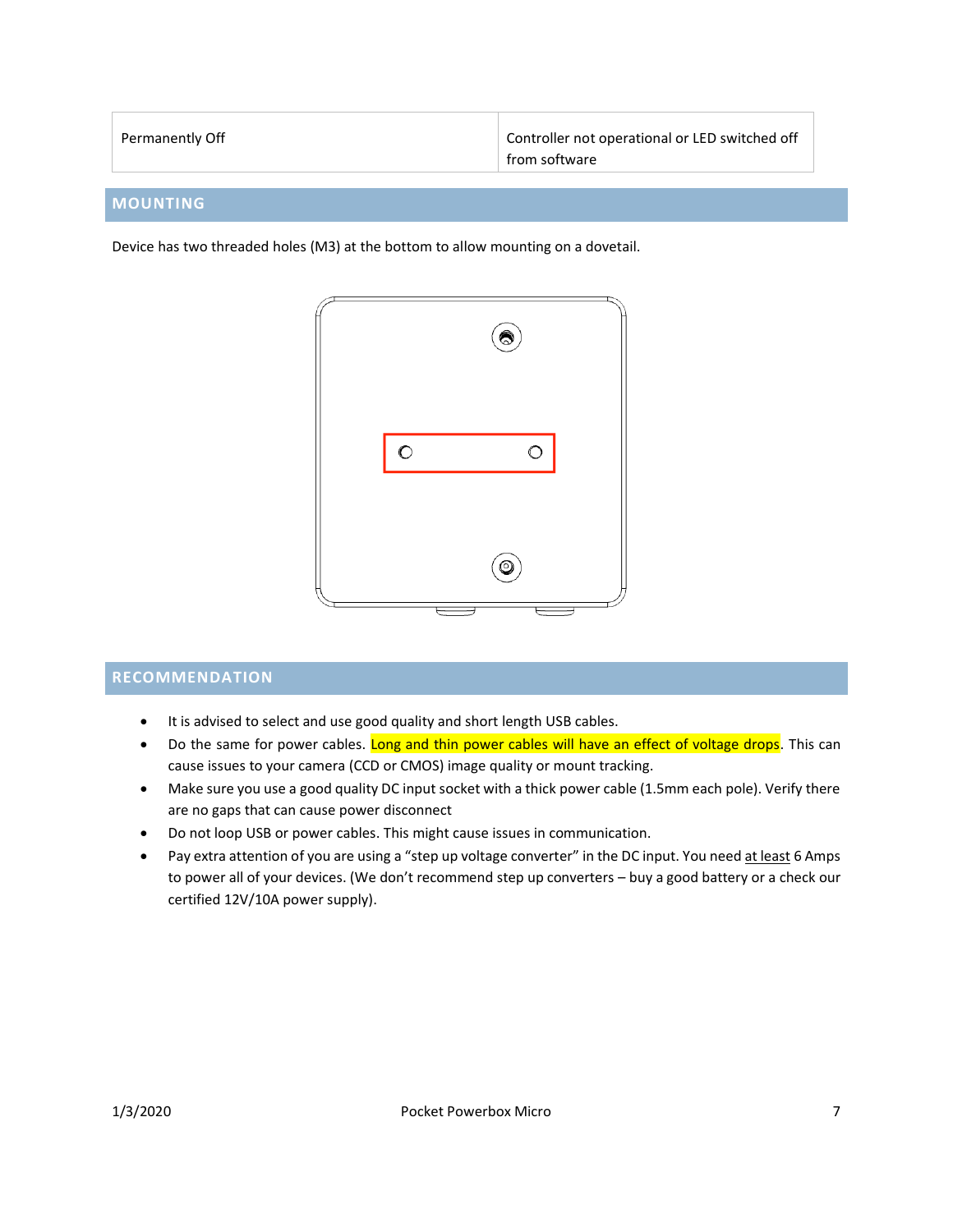| <b>DIMENSIONS</b>           |                    |  |
|-----------------------------|--------------------|--|
| Size (Width, Depth, Height) | 66mm x 66mm x 24mm |  |
| Weight                      | 90 grams           |  |

| <b>FREQUENTLY ASKED QUESTIONS</b>                                                                                   |                                                                                                                                                                                                                          |  |
|---------------------------------------------------------------------------------------------------------------------|--------------------------------------------------------------------------------------------------------------------------------------------------------------------------------------------------------------------------|--|
| Question                                                                                                            | Answer                                                                                                                                                                                                                   |  |
| What kind of power supply do I need?                                                                                | We strongly suggest to use our certified 12V/10A<br>power supply. Cheap units might lead to voltage drops<br>on high load and ripple effect. This will cause issues<br>and artifacts to your precious CCD / CMOS Camera. |  |
| What type of cable do I need to use for input?                                                                      | If you are going to make a custom input cable notice<br>that you need at least a AWG 17 cable. Make also sure<br>that you do not exceed 2meters (6feet) to reduce<br>voltage drops.                                      |  |
| I would like to use the Pocket Powerbox to my remote<br>observatory. What if the device freezes for some<br>reason? | We have good news for you. The device has a<br>hardware watchdog and resets itself if the<br>microcontroller is not responsive after 2 seconds                                                                           |  |
| My observatory is in a very cold place. Is there any<br>issue with the electronics of the device?                   | Electronic components were selected to support<br>temperature ranges from -40 to +80 °C.                                                                                                                                 |  |
| What if I accidentally reverse polarity?                                                                            | Pocket Powerbox has an input reverse polarity<br>protection. Device will not power on and of course will<br>not allow any voltage to flow to outputs.                                                                    |  |
| Can I upgrade the firmware?                                                                                         | Yes, device has been designed to support firmware<br>upgrade for future features or bug fixes. When it is<br>time the software will pop up a notification.                                                               |  |